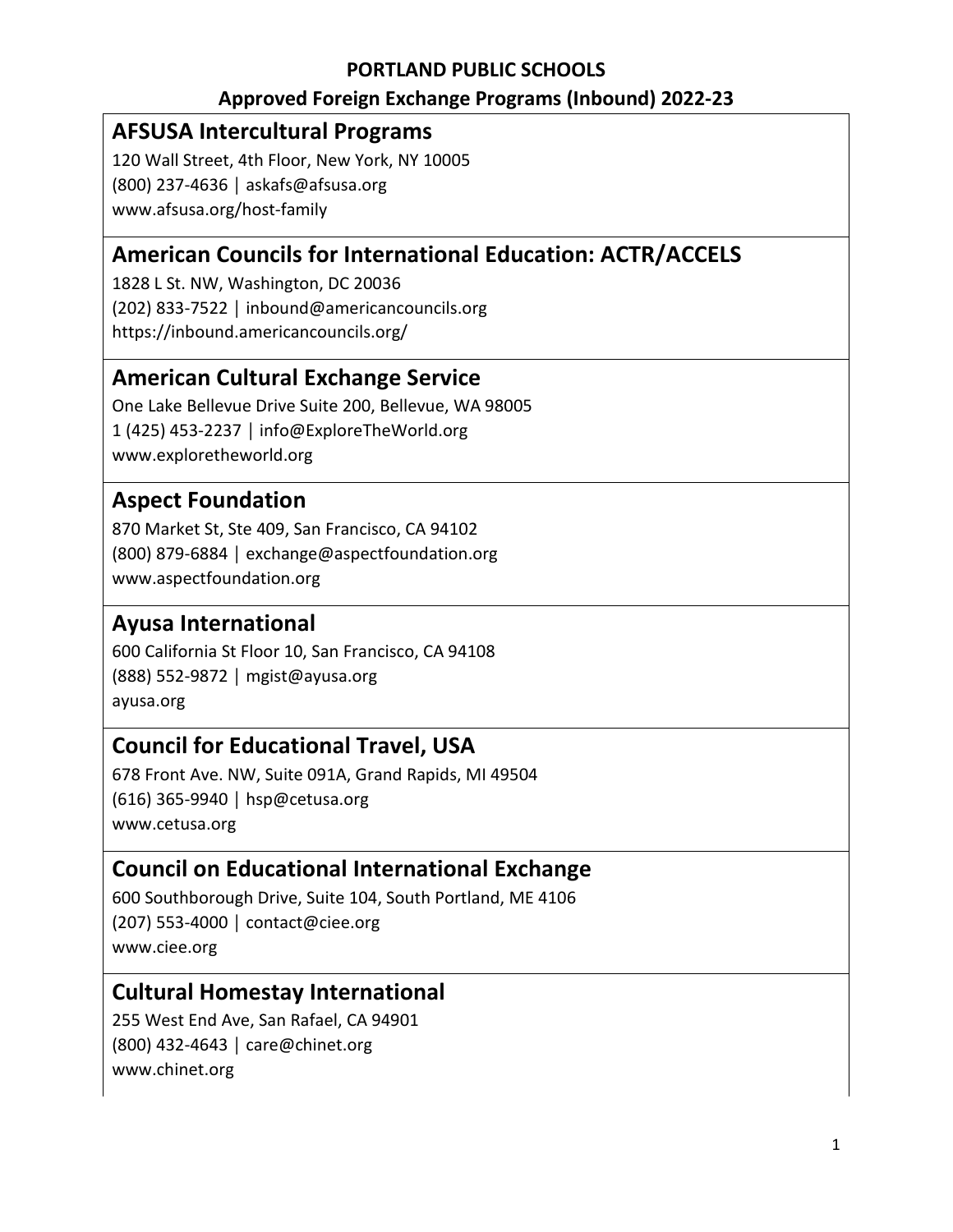#### **PORTLAND PUBLIC SCHOOLS**

#### **Approved Foreign Exchange Programs (Inbound) 2022-23**

## **Education First High School Exchange Year**

1 Education St, Cambridge, MA 2141 (800) 447-4273 │ exchangeyear@ef.com https://efexchangeyear.org/

## **Education, Travel, and Culture**

1029 SW Washington Street, Portland, OR 97205 (503) 222-9803 │ support@edutrav.org https://edutrav.org/

### **Educational Resource Development Trust Share**

2601 Ocean Park Blvd. Ste 322, Santa Monica, CA 90405 (310) 450-4624 │ info@erdtshare.org https://www.erdtshare.org/

## **Face The World Foundation**

775 Baywood Drive, Suite 109, Petaluma, CA 94954 (800) 216-3223 │ Tammy@facetheworld.org www.FaceTheWorld.org

### **Foreign Links Around the Globe**

414 S Burdick St Suite 200, Kalamazoo, MI 49007 (800) 942-3524 │ gvickers@flag-intl.org https://www.flag-intl.org

### **Forte International Exchange Association**

7115 Leesburg Pike Suite 217, Falls Church, VA 22043 (703) 237-1688 │ forte@forteexchange.org https://www.forteexchange.org

### **Greenheart Exchange**

742 N. LaSalle Dr. Suite 300, Chicago, IL 60654 1 (866) 224-0061 │ pabbondanza@greenheart.org www.greenheartexhange.org

### **International Cultural Exchange Services**

PO Box 1028, Hurricane, WV 25526 1 (800) 344-3566 │ rmcdonough@icesusa.org www.icesusa.org